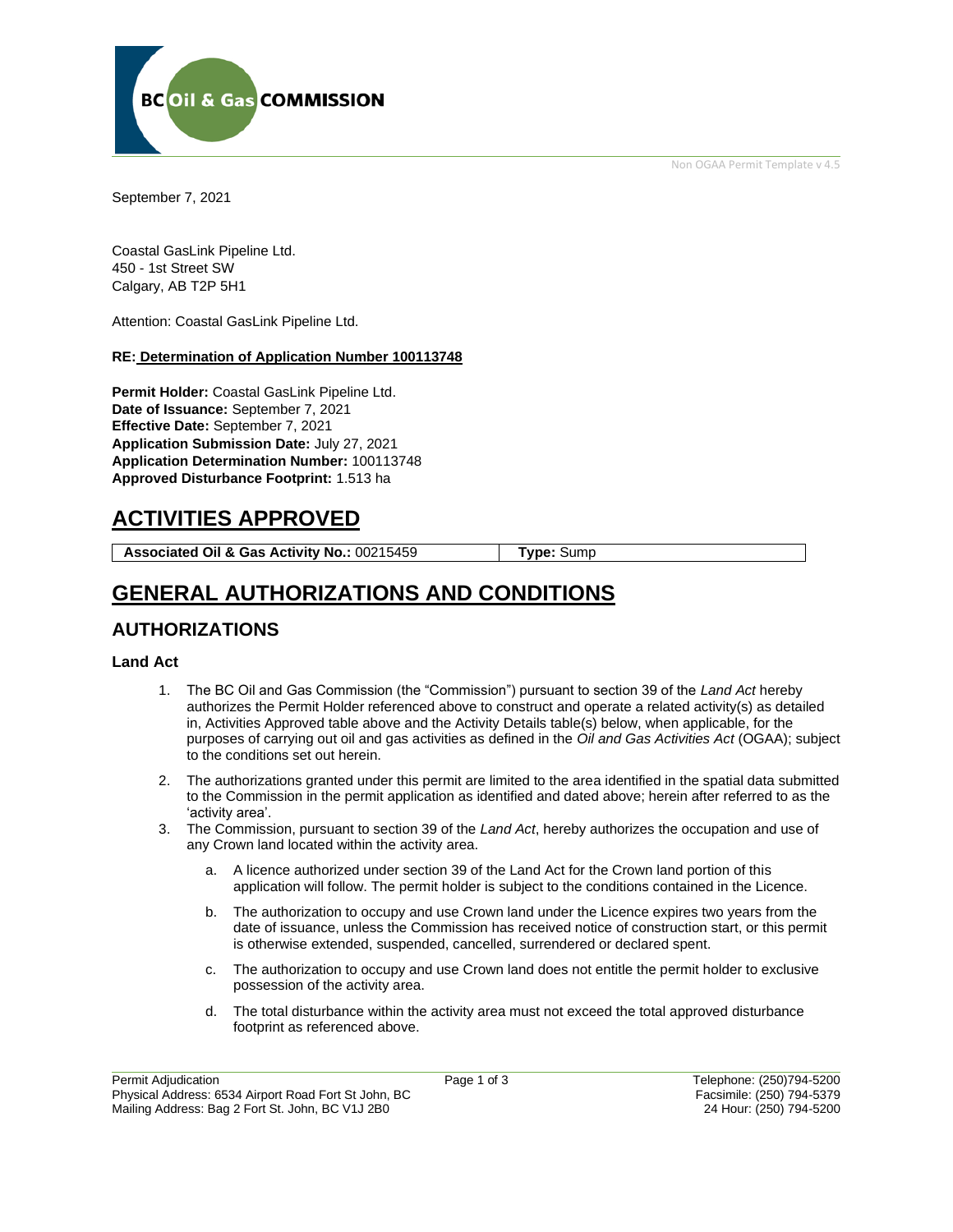## **CONDITIONS**

#### **Notification**

- 4. A notice of construction start must be submitted, as per the relevant Commission process at the time of submission, at least 48 hours prior to the commencement of activities under this permit.
- 5. Within 60 days of the completion of construction activities under this permit, the permit holder must submit to the Commission a post-construction plan as a shapefile and PDF plan accurately identifying the location of the total area actually disturbed under this permit. The shapefile and plan must be submitted via eSubmission.
- 6. The Permit Holder must notify the First Nation(s) copied on this permit/authorization at least 5 (five) working days prior to project commencement.

#### **Environmental**

- 7. Construction activities must not result in rutting, compaction or erosion of soils that cannot be reasonably rehabilitated to similar levels of soil productivity that existed on the activity area prior to the construction activities taking place.
- 8. Any temporary access must be constructed and maintained in a manner that provides for proper surface drainage, prevents pooling on the surface, and maintains slope integrity.
- 9. The permit holder must make reasonable efforts to prevent establishment of invasive plants on the activity area resulting from the carrying out of activities authorized under this permit.
- 10. Following completion of construction associated with the associated activities set out in the authorized Activities table above, the permit holder must, as soon as practicable
	- a. decompact any soils compacted by the activity;
	- b. if natural surface drainage pattern was altered by the carrying out of the activity, the permit holder must restore, to the extent practicable, to the drainage pattern and its condition before the alteration;
	- c. re-vegetate any exposed soil on the activity area including, where necessary, using seed or vegetative propagules of an ecologically suitable species that:
		- i. promote the restoration of the wildlife habitat that existed on the area before the oil and gas activity was begun, and
		- ii. stabilize the soil if it is highly susceptible to erosion.
	- d. any retrievable surface soils removed from the activity area must be redistributed so that the soil structure is restored, to the extent practicable, to its condition before the activity was begun.

#### **Clearing/Forest Act**

11. The permit holder is permitted to fell any trees located on Crown land within 1.5 tree lengths of the activity area that are considered to be a safety hazard according to Workers Compensation Act regulations and must be felled in order to eliminate the hazard. Trees or portions of these trees that can be accessed from the activity area without causing damage to standing timber may be harvested.

#### **Archaeology**

- 12. If an artifact, feature, material or thing protected under the *Heritage Conservation Act* is identified within the activity area, the permit holder must, unless the permit holder holds a permit under Section 12.4 of the *Heritage Conservation Act* issued by the BC Oil and Gas Commission in respect of that artifact, feature, material or thing:
	- a. Immediately cease all work in the vicinity of the artifacts, features, materials or things;